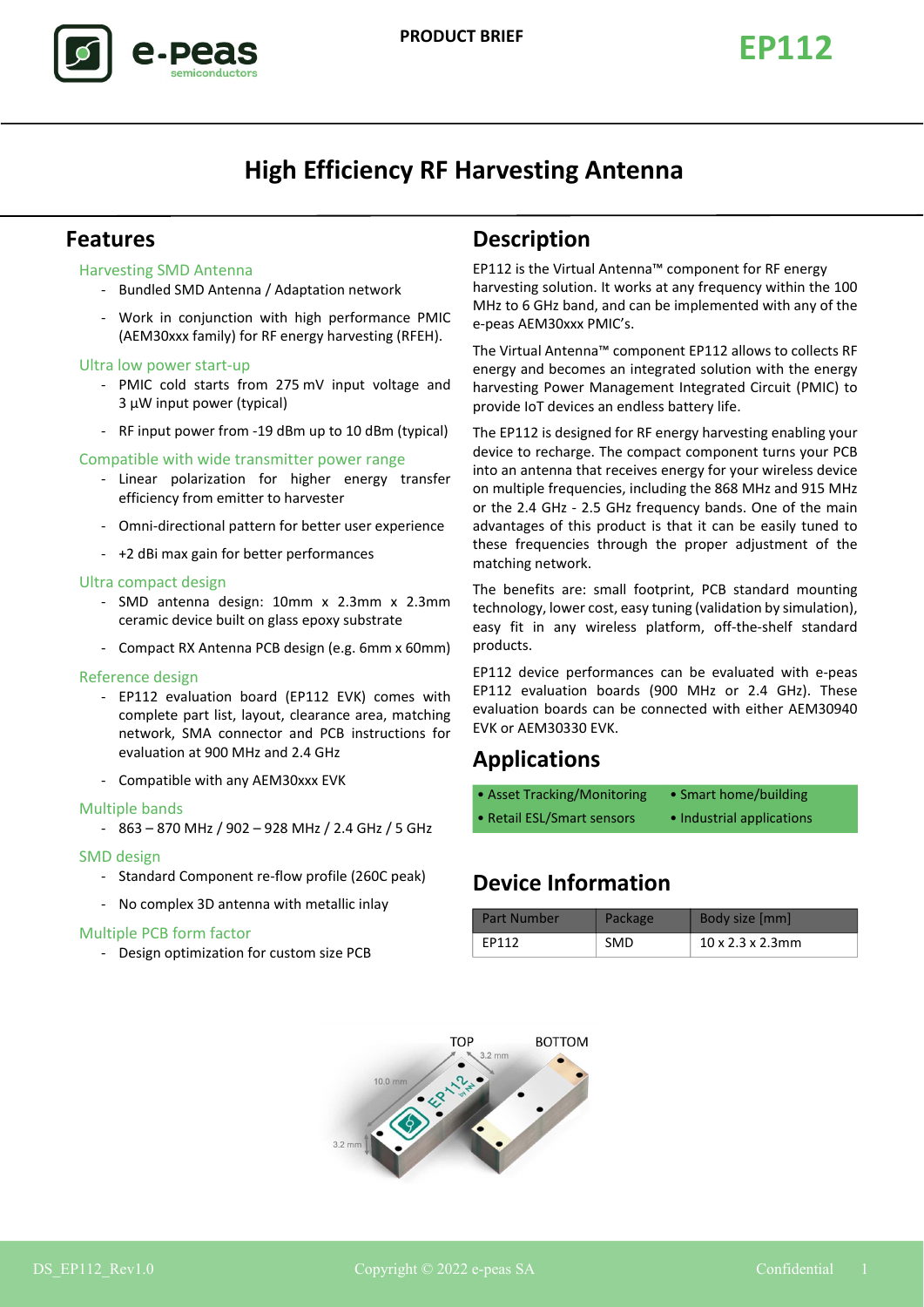



# **1. Functional Block Diagram**



*Figure 1: Functional block diagram*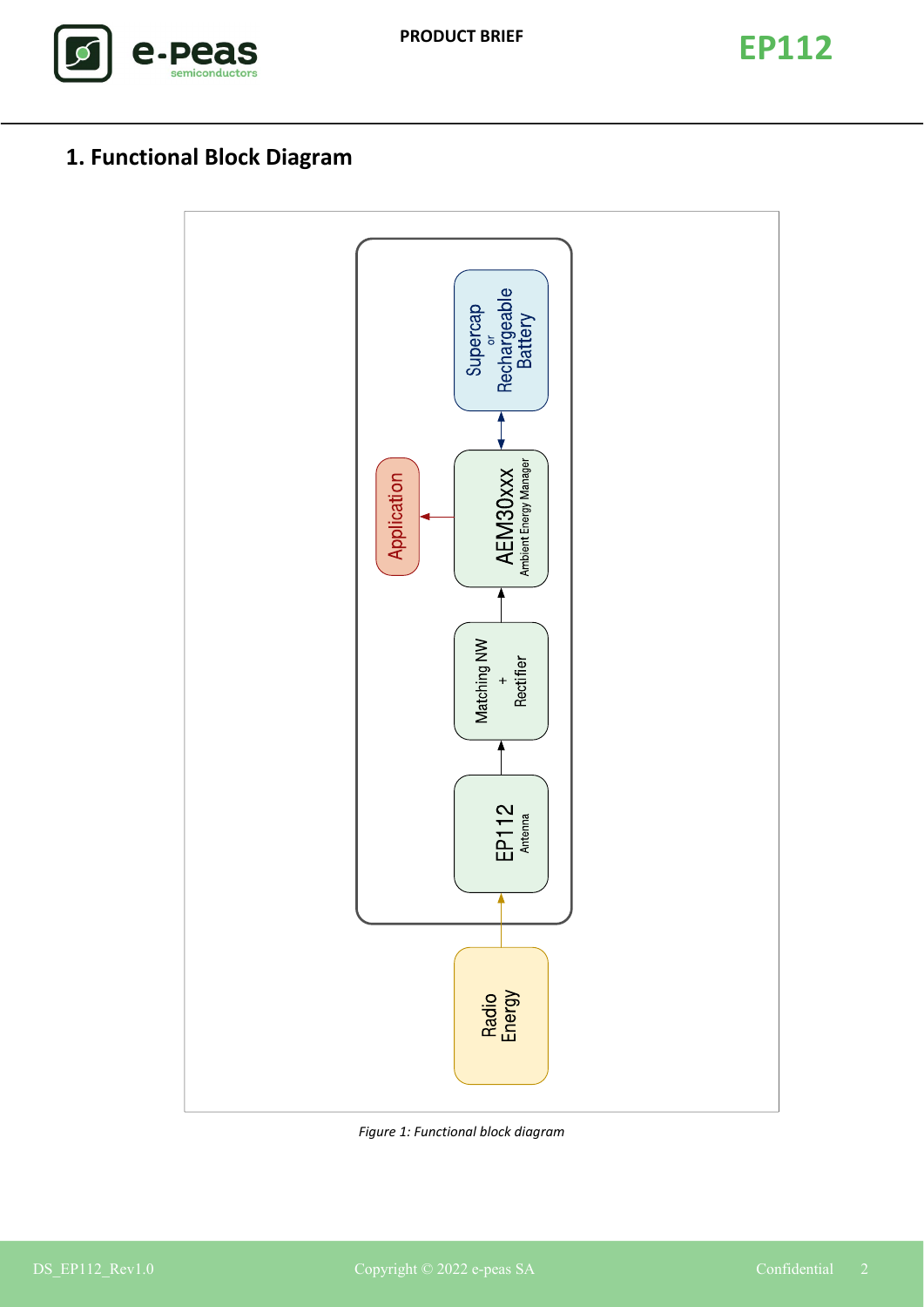

# **2. Radiation Patterns of EP112 on EVK PCB**

### **2.1. 863 - 921 MHz**











*Figure 2: EP112 863 - 921 MHz radiation pattern*